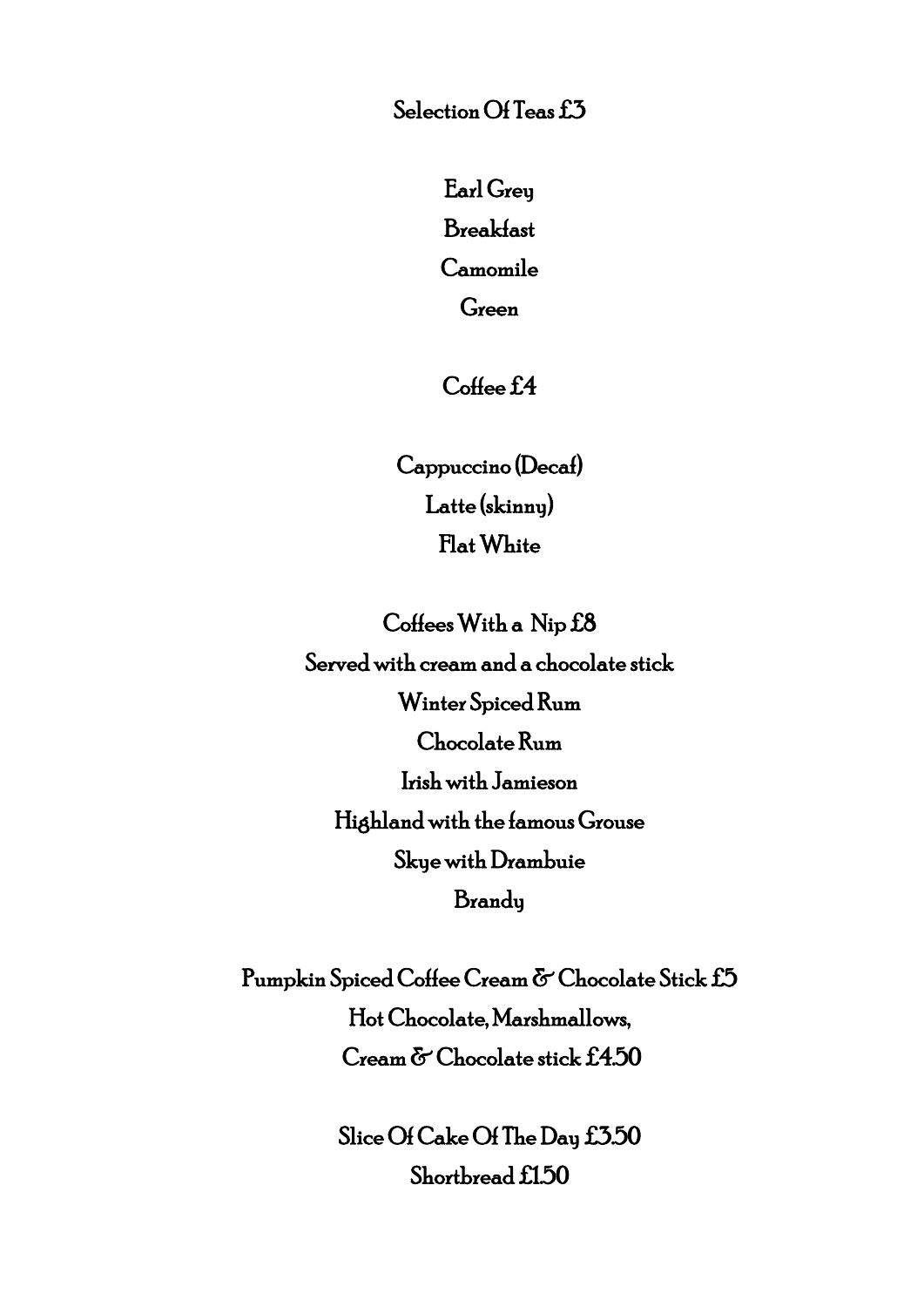### **Starters**

#### Freshly Prepared Soup £5

Served with a slice of crusty bread

#### Mussels £9 starter £15 main

In a cream or Napoli sauce

#### Traditional Prawn Cocktail £8

Succulent prawns in a rich Marie Rose sauce

#### House Pate £7

Served with Scottish oatcakes and red onion marmalade

## Gambas Pil Pil £9

Succulent king prawns served in fresh garlic, chilli butter and parsley sauce

### St James Scottish Smoked Salmon £9

Resting on a potato and caper salad with pea shoots served with crusty bread

### Grilled Goats Cheese £8

Goats cheese with beetroot, crispy bacon and balsamic glaze

### Stuffed Mushroom £7

Mushroom stuffed with herb creamcheese topped with parmesan

### Haggis Tower £7

Stacked haggis and potato scone drizzled with peppercorn sauce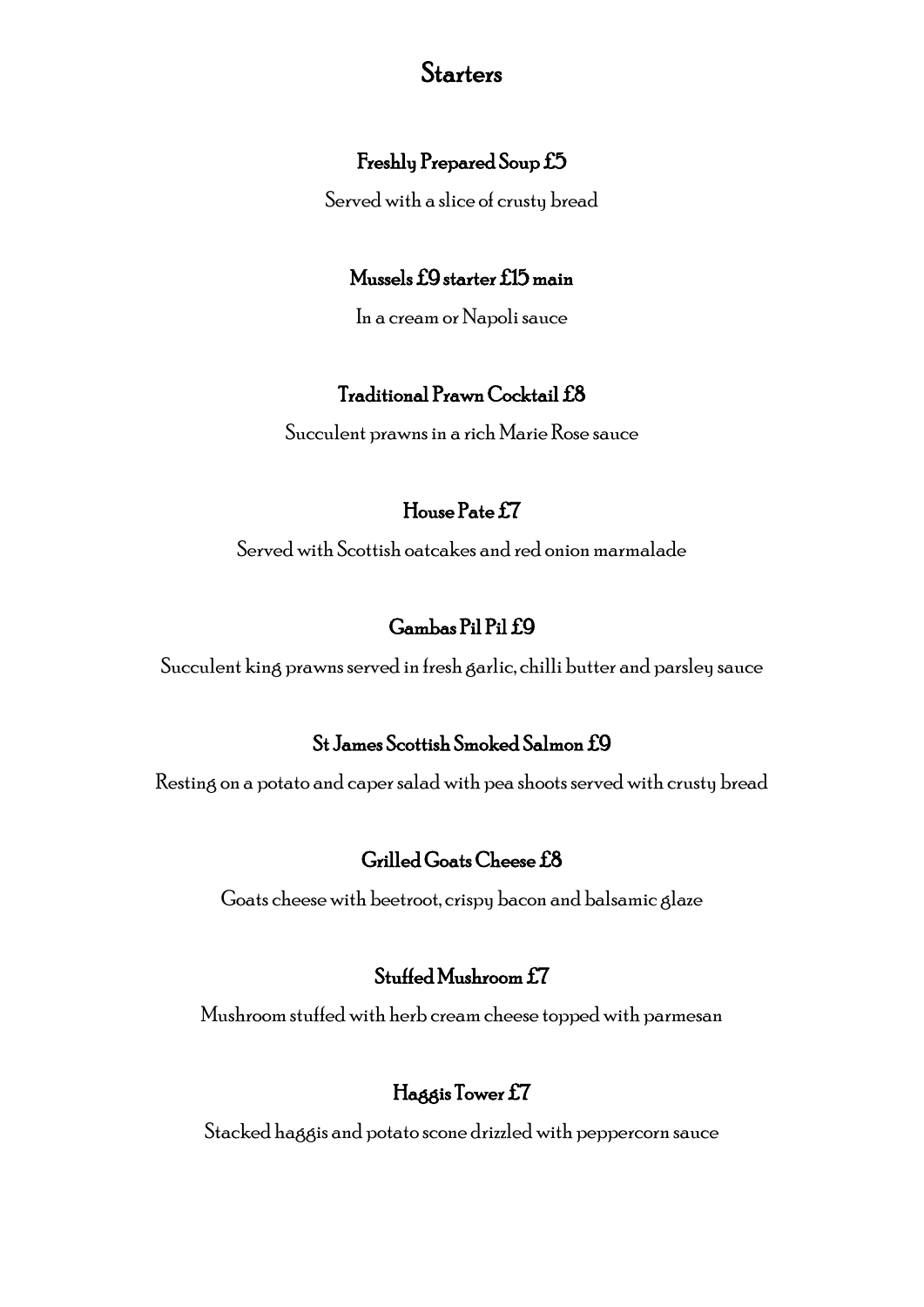# Small Plates

(Available from 12pm – 4pm)

#### Chicken & Mushroom Crepe £8

Chicken and mushrooms cooked in a white wine, garlic and herb sauce wrapped in a fresh crepe, gratinated with cheese

#### Seafood Crepe £9

Cod, prawns, salmon and smoked haddock cooked in a white wine garlic  $\delta$  herb sauce, wrapped in a fresh crepe gratinated with cheese

### Polpette Al Sugo £9

Homemade meatballs in the chefs homemade rich Napoli sauce

#### Linguini Carbonara £8

Pasta smoked bacon and black pepper in a rich white wine cream sauce

#### Linguini Gamberone Picante £8

Pasta with tiger prawns, garlic and fresh chillies and Napoli, served with garlic bread

#### Posh Fish & Chips £9

Cod goujons in beer batter served with hand cut chips, mushy peas and tartar sauce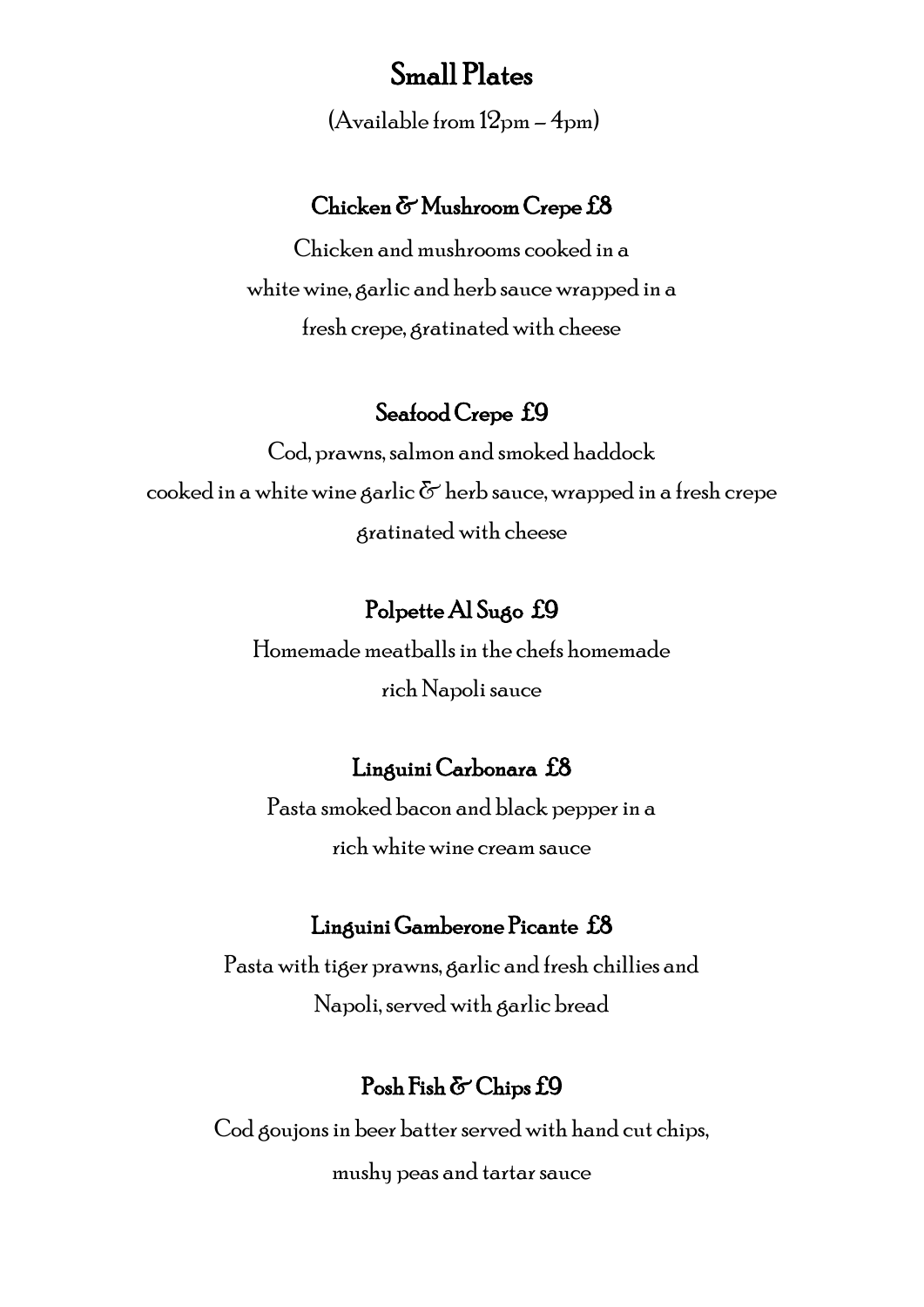# Meat

#### Balmoral Chicken £16

Breast of chicken stuffed with haggis, finished with crispy bacon, topped with a whisky, mushroom sauce served with asparagus, chips or potatoes

## Braised Lamb Shank £18

On a bed of chive mashed potatoes with a mint and red wine jus with fresh Rosemary

#### Beef Burger £14

Prime minced beef burger in a bun served with chips, onion rings and coleslaw

## The Ultimate Burger £18

Prime minced beef burger in a bun topped with battered tiger prawns served with chips onion rings and coleslaw

#### Chicken & Mushroom Crepe £16

Breast of chicken andmushrooms cooked in a white wine, garlic and herb sauce wrapped in a fresh crepe, gratinated with cheese, served with potatoes and asparagus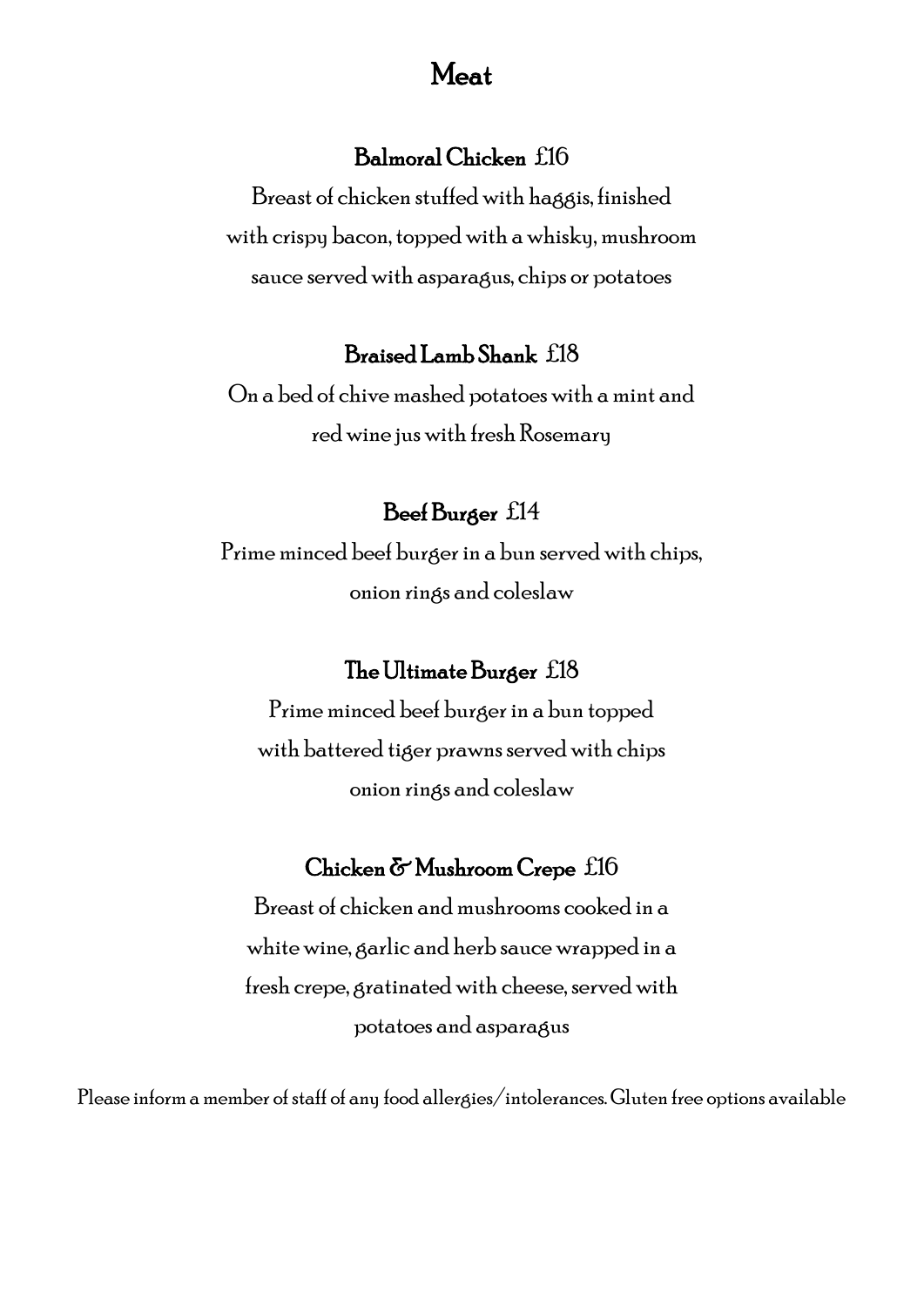# Steaks

Wine Recommendation Eleve Malbec, Pays D'OC

| <b><i><u>Ooz Fillet</u></i></b> | £24 |
|---------------------------------|-----|
| <b>8</b> oz Fillet              | £29 |
| 10oz Ribeye                     | £28 |
| 10oz Sirloin                    |     |

# Fancy Surf On Turf – Add ½ Lobster £28

# Sauces

| Whiskey and Mushroom |              |
|----------------------|--------------|
| Peppercorn           | $f_{\alpha}$ |
| Blue cheese          | $f\ddot{.}5$ |
| Garlic Chilli Butter |              |

All above steaks are served with vine tomatoes, field mushroom, onion rings, corn on the cob and homemade chips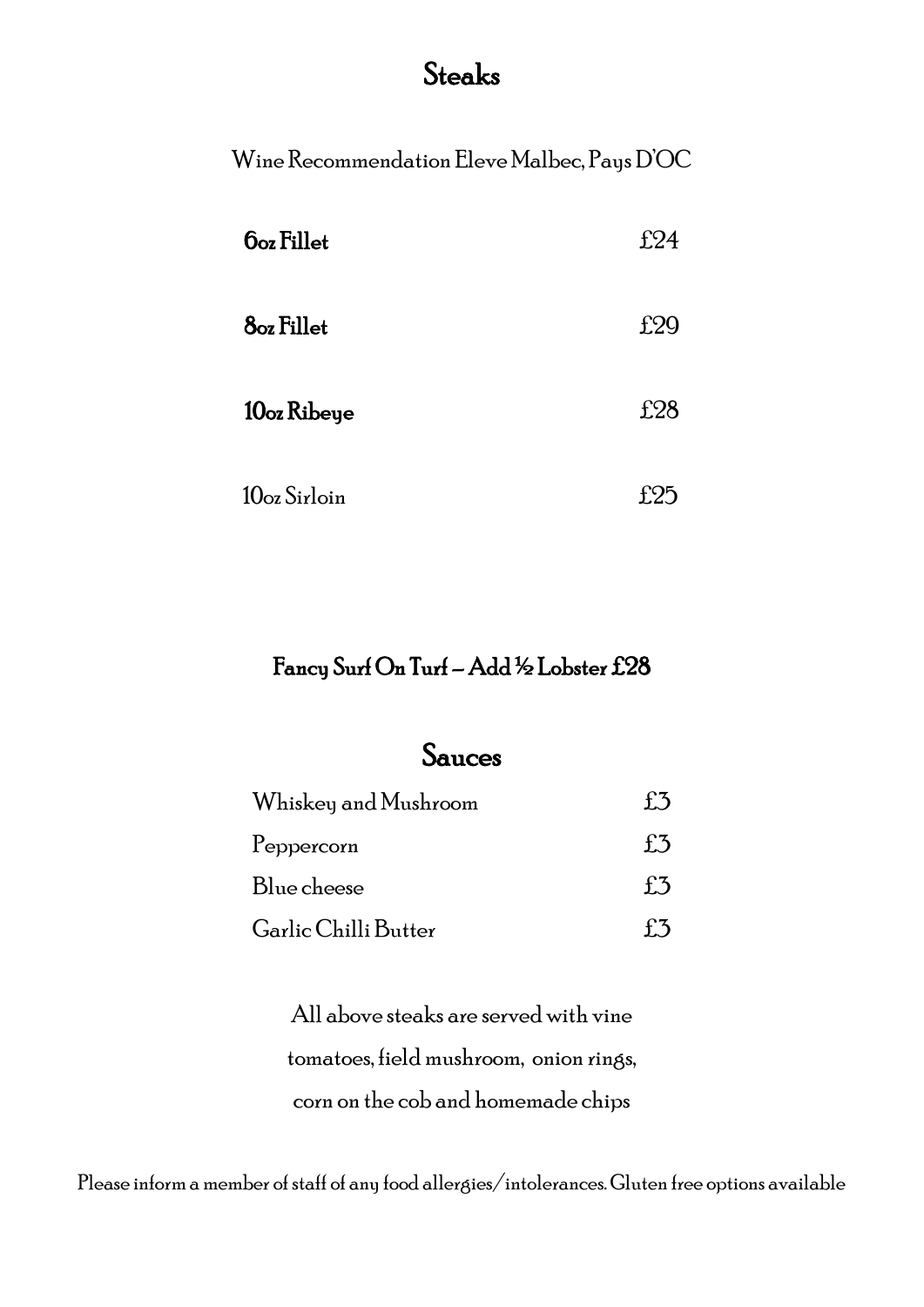# Fish

#### Belvedere Seafood Medley £78

Half lobster, succulent prawns, roll mop herring, deep fried scampi, cod goujon, whitebait, mussels and king prawns in a garlic chilli butter served with Marie Rose and tartar sauce and bread

(perfect for 2-4 people)

Ideal to pair with the Chablis, Les Sarments, Vignerons De Chablis  $O<sub>r</sub>$ 'Push the boat out and select one of our Champagnes'

Seafood Cocktail £22

Portpatrick lobster, prawns and avocado in a rich Marie Rose sauce served with crusty bread

#### Whole Lobster Thermidor £55

Portpatrick lobster served with vine tomatoes, asparagus and homemade chips

#### Half Lobster £34

Portpatrick lobster served with vine tomatoes, asparagus and homemade chips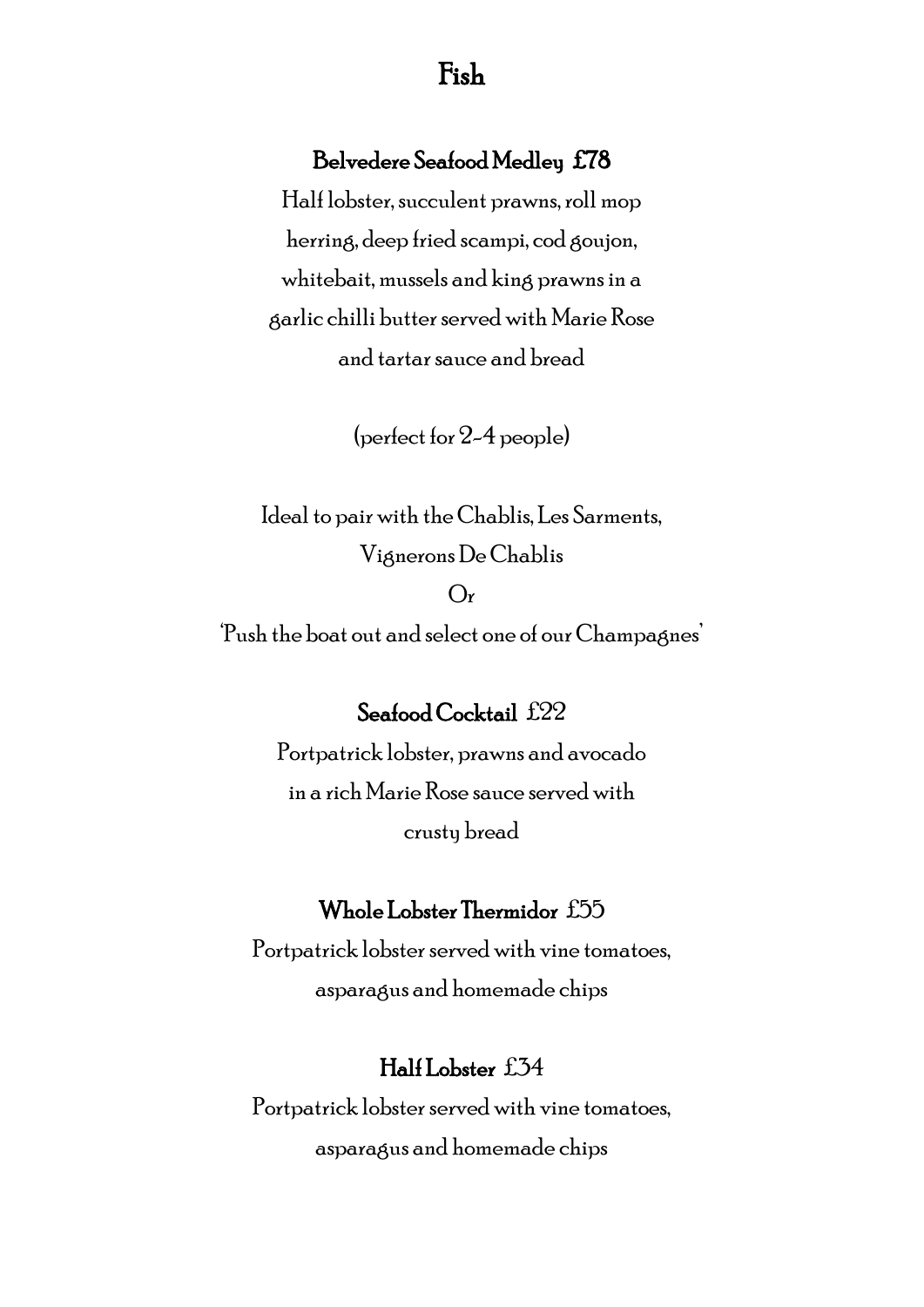#### Baked Cod £16

Topped with prawns in a chive and garlic butter sauce served with potatoes and vegetables

#### Seafood Crepe £17

Cod, prawns, salmon and smoked haddock cooked in a white wine garlic sauce served with potatoes and vegetables

### Seabass £18

Served with king prawns in a lemon butter served with potatoes and vegetables

### Deep Fried Scampi £14

Scampi served with hand cut chips and salad

#### Traditional Fish & Chips £14

Large fillet of cod served with hand cut chips, mushy peas and tartar sauce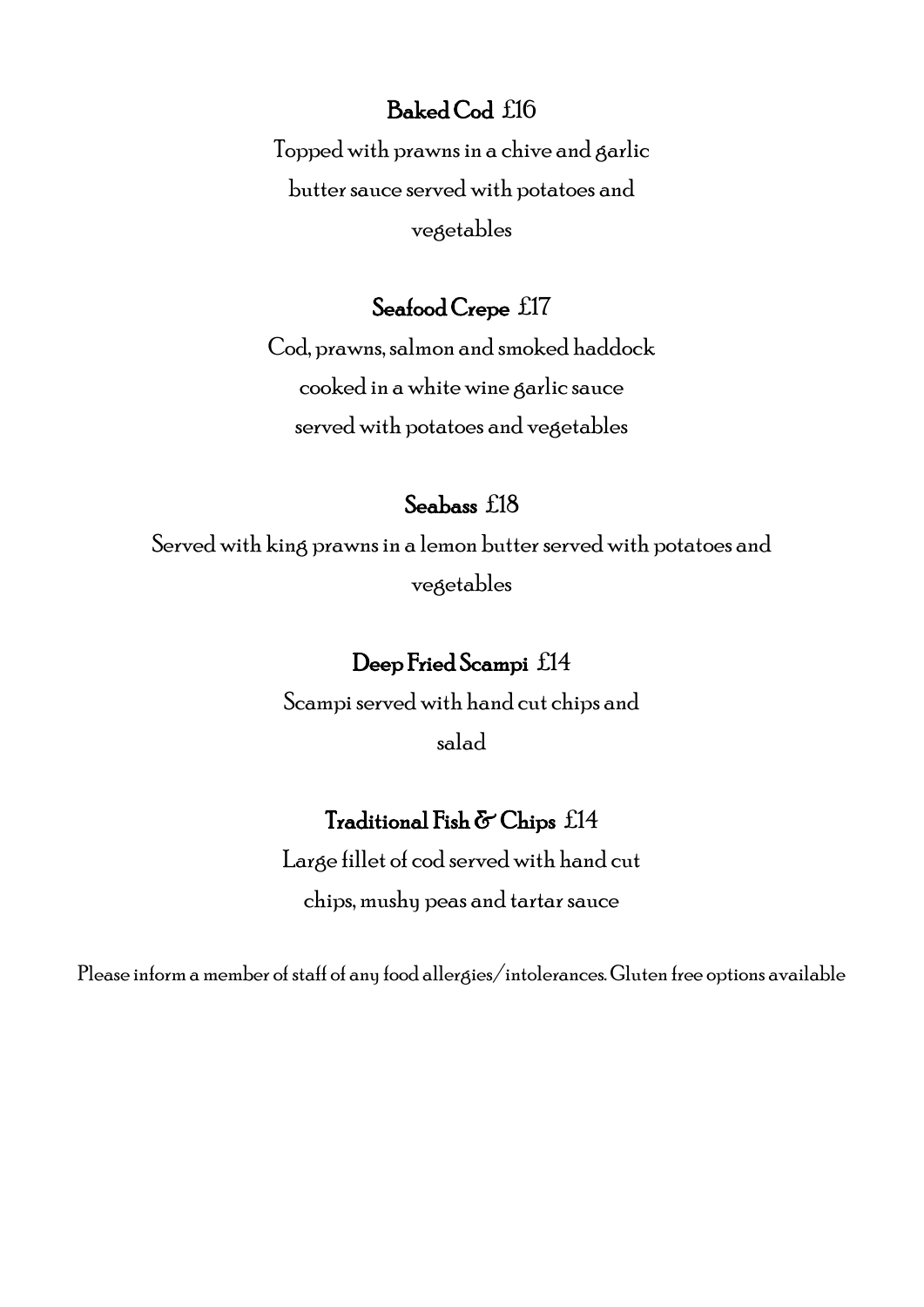# Stone-Baked Pizzas

Straight from our oven made with fresh dough and chefs authentic Napoli sauce

### Margharita £10

Cheese and Tomato

### Carne £12

Selection of Italian Meats

### Pesce £12

Tuna, Prawn, Anchovy and Olive

## Vegetarian £11

Mushroom, Pepper, Onion and Olive

## Hawaiian £12

Ham and Pineapple

## Aglio £8

Garlic

## Pomodoro Aglio £8

Tomato and Garlic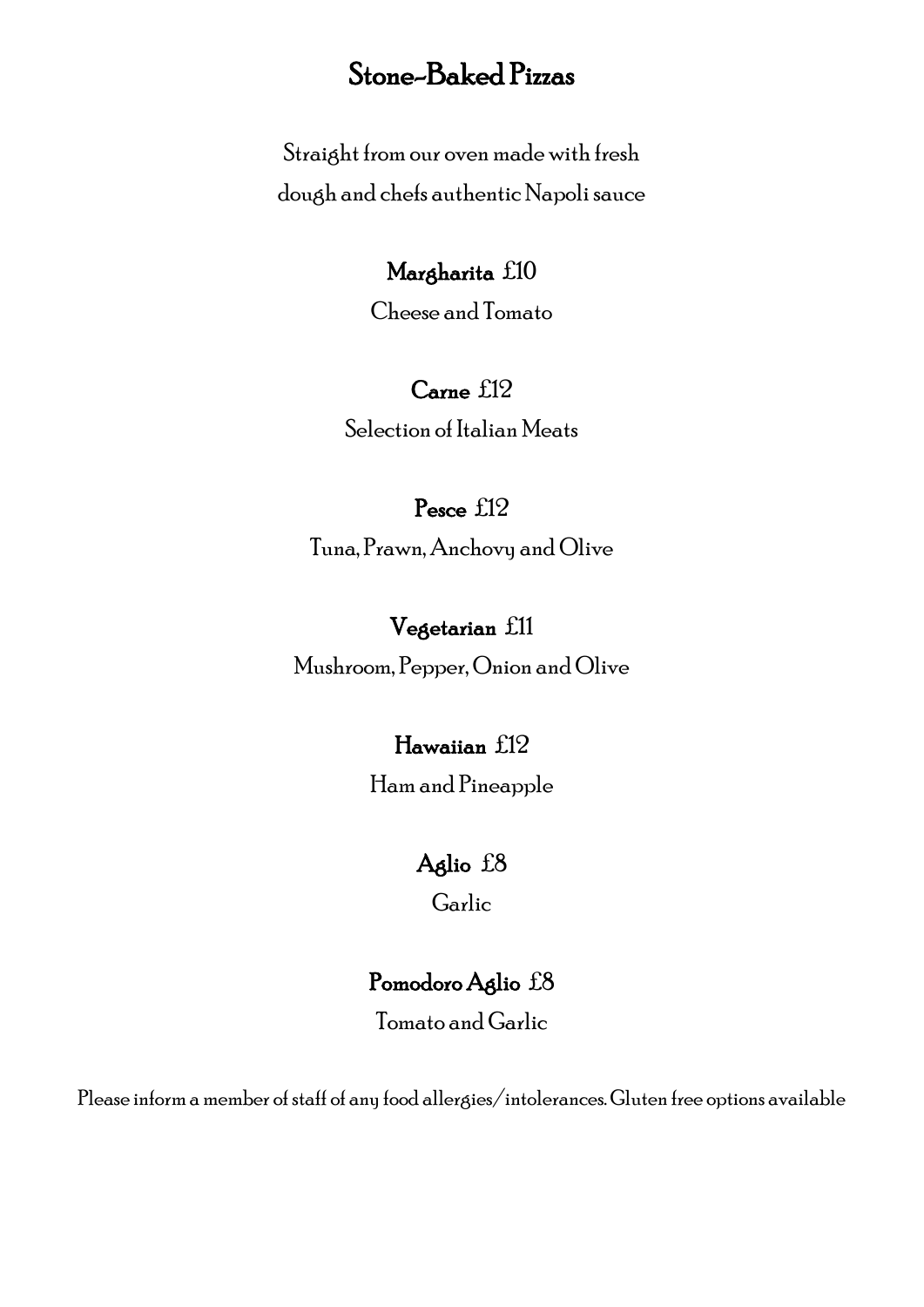# Pasta

Wine recommendation Amarone Della Valpolicella or Antica Villa Delle Rose

#### Individual Beef Lasagne £12

Classic Italian dish made with layers of pasta, mince beef in a rich Napoli sauce of garlic, herbs, onion and béchamel sauce, served with garlic bread and side salad

#### Polpette Al Sugo £14

Homemade meatballs in the chefs homemade rich Napoli sauce

#### Linguini Carbonara £12

Pasta smoked bacon and black pepper in a rich white wine cream sauce

#### Linguini Gamberone Picante £14

Pasta with tiger prawns, garlic and fresh chillies and Napoli, served with garlic bread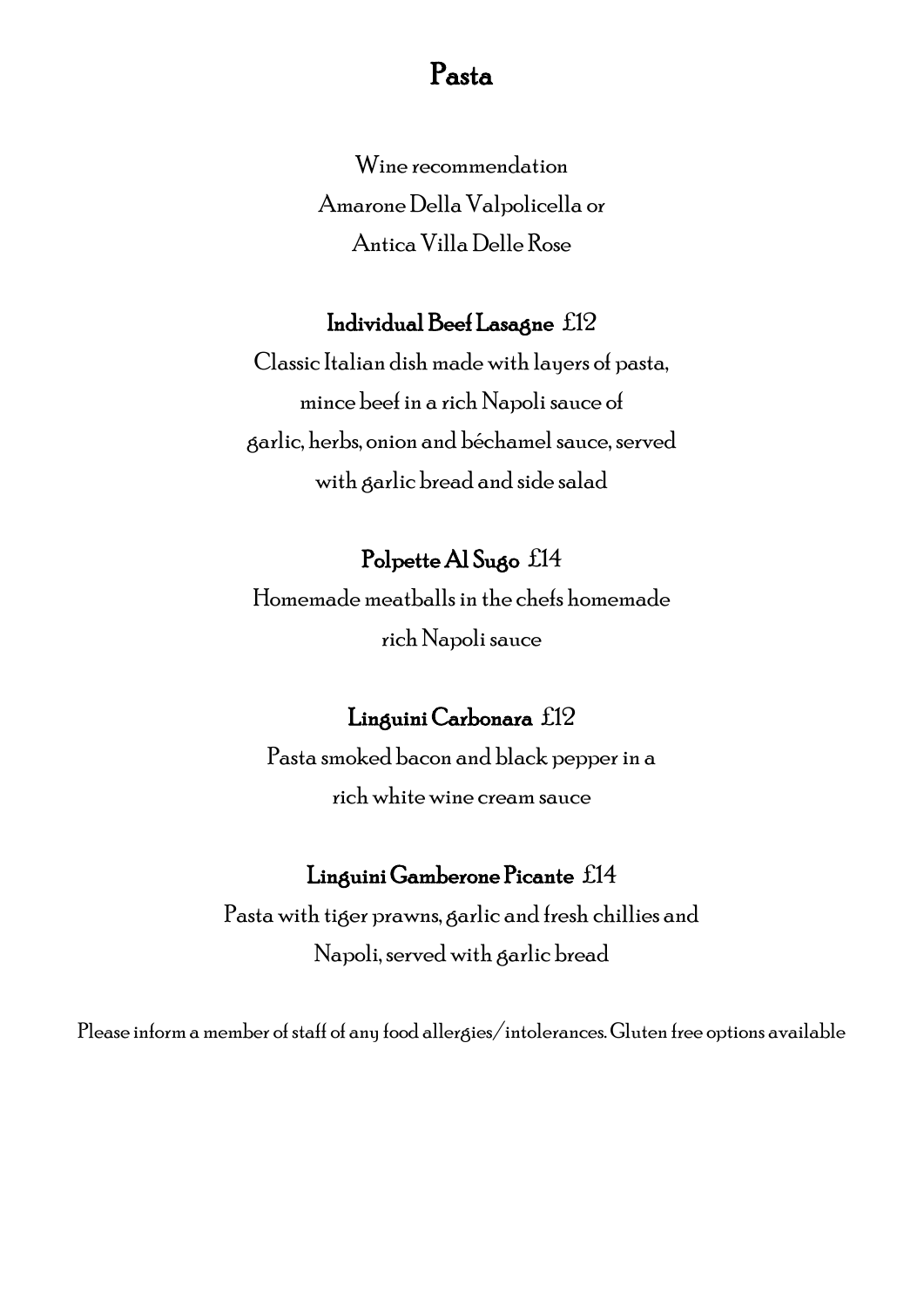# Salads & Platters

### Smoked Salmon & Avocado Salad £16

Smoked salmon, avocado, rocket and sundried tomatoes with a balsamic glaze

#### Avocado & Mozzarella Salad £15

Baby mozzarella, avocado, tomatoes and fresh basil with a balsamic glaze

#### Ploughman's Platter £16

Cheddar cheese, cured meats, pate, pickles and chutney served with crusty bread

### Feta Cheese Salad £15

Feta, tomatoes, cucumber, red onion, mixed peppers and olives with a balsamic glaze

#### Cold Meat and Cheese Platter £20

Selection of cured meats and cheeses with olives, tomatoes, pickles and chutney served with crusty bread (great to share)